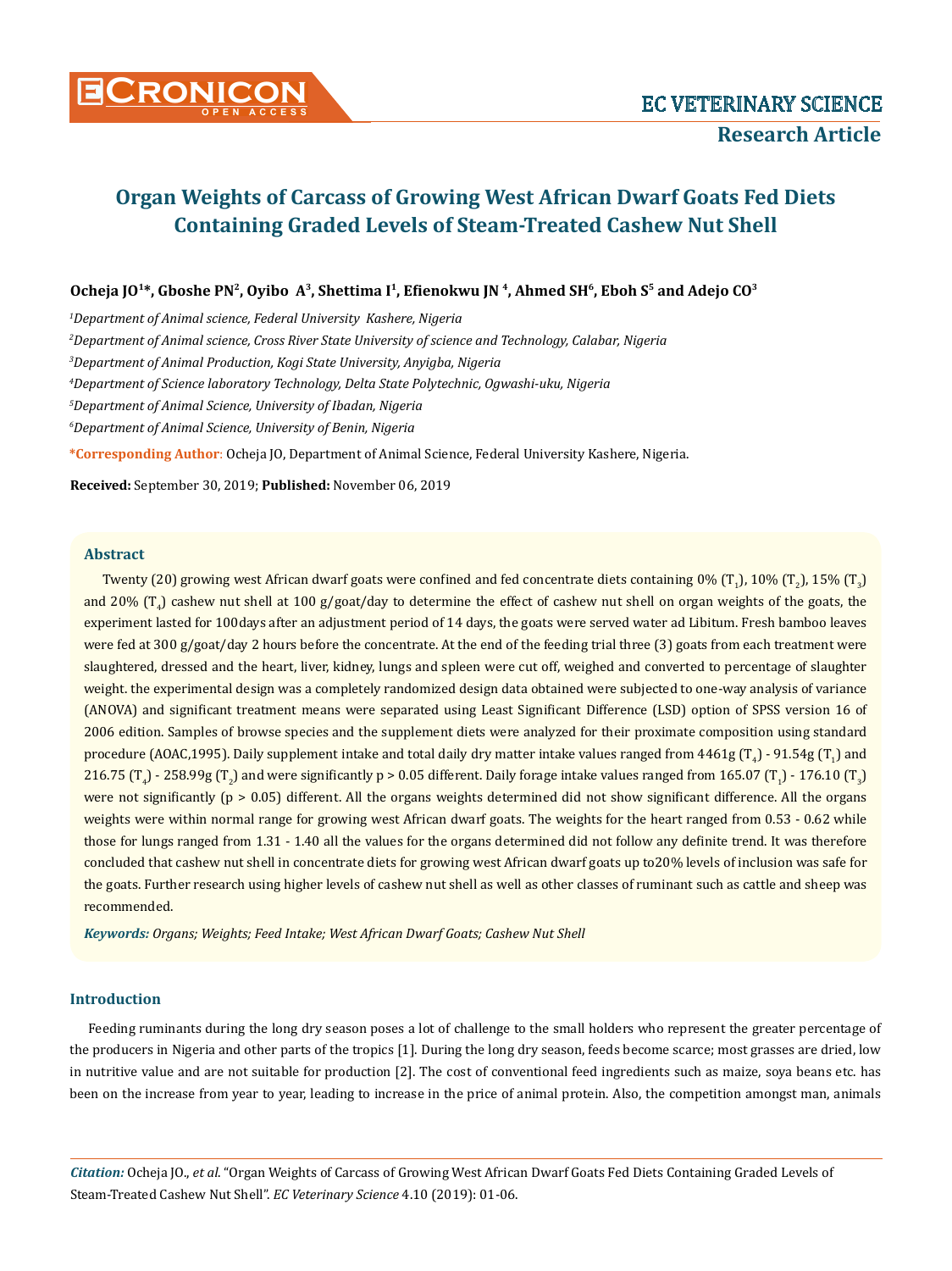and industry for some of these feed ingredients has further worsened the situation [3]. The challenge in the millennium is s.ustain the livestock industry amidst food shortages so as to boost animal protein intake world wide [4]. Malu-kagu., *et al.* [5] stressed the importance of assessment and use of by-products in ruminant feeding in the tropics.

Given the above scenario, it would be worthwhile to seek alternative feed materials that are readily available, cheap, safe and nutritionally adequate and at the same time not in direct use by humans with a view to reducing the cost of animal protein, thereby making it more affordable for Nigerians.

 Cashew nut shell is one of the agro bye-products (nonconventional feed stuff) whose potential has remained largely untapped it is the left over after the nut has been removed The use of this by- product. However, calls for proper evaluation of its safety for livestock feeding.

## **Aim of the Study**

The aim of this work therefore, was to evaluate the organ weights of West African dwarf goats fed diets containing graded levels of cashew nut shell with a view to ascertaining their safety as well as correct use especially in terms of level of inclusion in goats diets.

#### **Materials and Methods**

## **Experimental site and housing facilities**

The feeding trial was carried out a.t the Sheep and Goats Unit of the Livestock Teaching and Research Farm, Department of Animal Production, Kogi State University, Anyigba (Latitude 7º15<sup>1</sup> and 7º29 N of the equator and Longitudes 7º11<sup>1</sup> and 7º32<sup>1</sup> East of the Greenwich Meridean [6]. It is located in the derived Savannah zone of Nigeria. The annual rainfall ranges between 1400 mm - 1500 mm with about  $6$  -  $7$  months of rainfall. The ambient temperature ranges from  $25^{\circ}$ C to  $35^{\circ}$ C with the highest in March and April [7].

#### **Experimental feed materials and preparation**

The experimental feed materials were cashew nut shell, bamabara nut offal, maize offal, table salt, rice offal, fish offal meal, wood ash, bone-meal and bamboo leaves*.* The rice offal was collected from Alaide in Benue State while the bambara nut offal was purchased from market women in Anyigba, Kogi State. The table salt was obtained from Anyigba market. The cashew nut shell (Steam Treated for 20 minutes) was obtained from the Cashew Kernel Processing Factory, Kogi State University, Anyigba. The cashew nut shell was pounded using a mortar and pestle. All the feed ingredients were mixed together in varying proportions and ground. The bamboo leaves were harvested from Kogi State University, Campus, Anyigba.

Twenty (20) growing West African dwarf bucks with weight range of 6.15 kg to 6.30 kg and aged between 7 and 9 months, were sourced from Anyigba and its environs. They were conditioned to stability by feeding them adequately for 1 week. The animals were treated with Ivomec at 0.25 mL/goat to control both endo and ecto parasites. They were also injected with antibiotics (Oxytetracycline hydrochloride and procaine penicillin) at 3 mL and 2 mL per goat) to take care of scouring, nasal and ocular discharges and to provide a good health status. The animals were ear-tagged for identification and were randomly divided into 4 treatments of 5 animals each. The experiment lasted for 100days, after an adjustment period of seven (7) days. Animals in treatments  $T_{1}$ ,  $T_{2}$ ,  $T_{3}$  and  $T_{4}$  were fed with experimental diets containing 0, 10, 15 and 20%, levels of inclusion of cashew nut shell respectively at 100 g/goat/day. The Bamboo leaves were fed at 200 g/goat/day on cut and carry basis. All the animals were given water *ad libitum.* Dry matter intake was calculated from differences between absolute feed served and leftover. Weekly weight gains were taken in the morning before feeding. The following performance data were collected. Daily feed intake (supplement and forage), daily weight gain, Total weight gain and Feed conversion ratio. At the end of the feeding trial, three (3) animals were sacrificed and the respective organs to be assessed were cut off weighed and converted to percentage of slaughter weight.

*Citation:* Ocheja JO., *et al*. "Organ Weights of Carcass of Growing West African Dwarf Goats Fed Diets Containing Graded Levels of Steam-Treated Cashew Nut Shell". *EC Veterinary Science* 4.10 (2019): 01-06.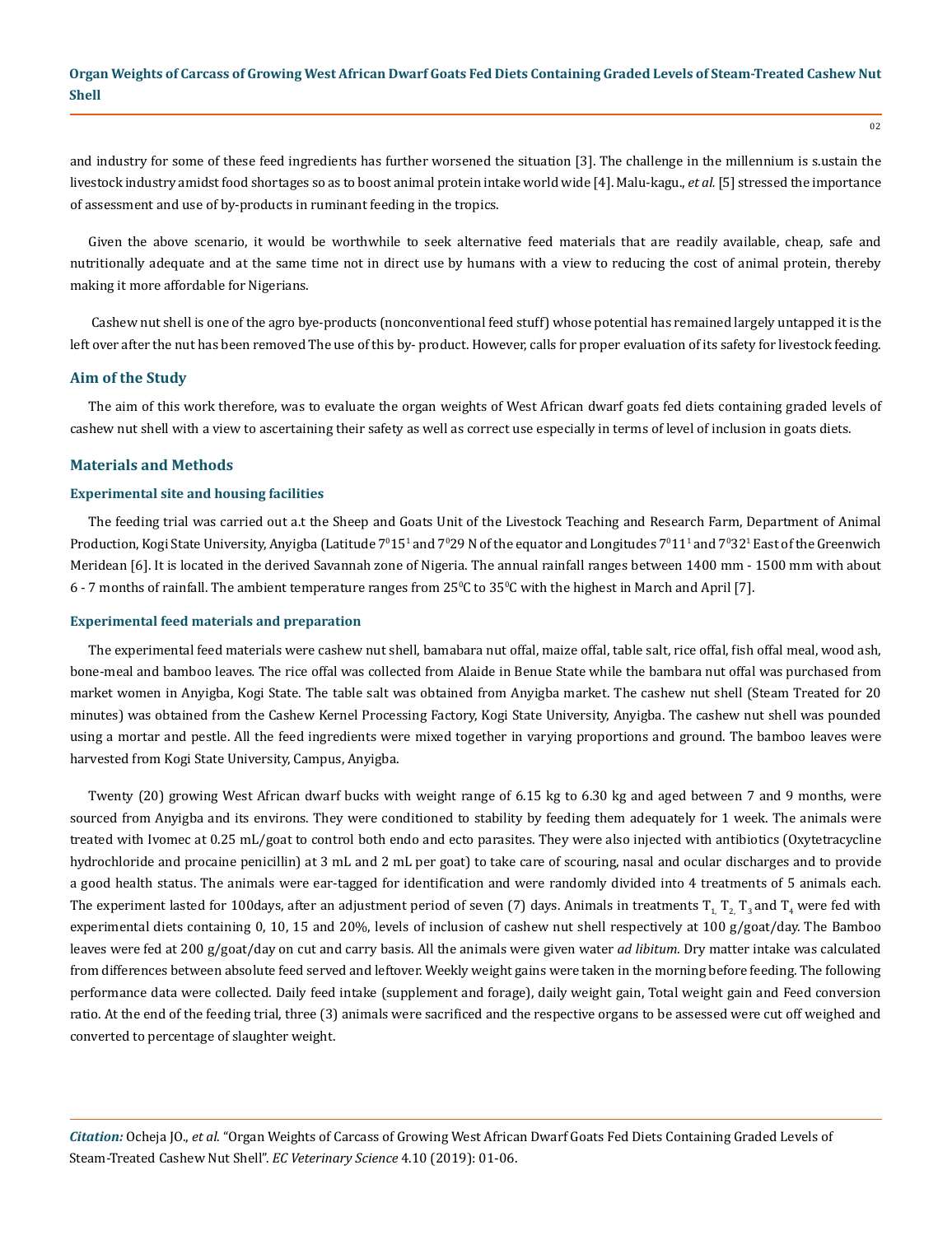## **Chemical analysis**

Samples of experimental diets, steam- treated cashew nut shell and bamboo leaves (after drying in an oven) were prepared for analysis of their proximate composition. The protein content of the samples was determined by Kjeldahl method. Ether extract, crude fibre and ash content determination were according to standard procedure [8]. The nitrogen free extract (NFE) was calculated by subtracting the sum of the percentages of crude fibre, ether extracts, crude protein and ash from 100. The fibre component of each experimental diet, cashew nut shell and forage were further analyzed into, cellulose hemicellulose, lignin, Acid detergent fibre (ADF) and Neutral detergent fibre (NDF) [9].

#### **Experimental design and statistical analysis**

The experimental design was a completely randomized design (CRD). Data were analysed by a one way analysis of variance (ANOVA) and treatment means were compared (separated) (where there were significant differences) using least significant difference (LSD). With the aid of SPSS (2006) Statistical package for social science version 16.0.

| <b>Ingredients</b>                 | <b>Composition/Treatments</b> |         |         |         |
|------------------------------------|-------------------------------|---------|---------|---------|
|                                    | $T_{1}$                       | $T_{2}$ | $T_{3}$ | $T_{4}$ |
| Cashew nut shell                   | $\theta$                      | 10      | 15      | 20      |
| Maize offal                        | 20                            | 15      | 13      | 10      |
| Bambara nut offal                  | 52                            | 52      | 52      | 52      |
| Fish offal meal                    |                               | 5.0     | 5.0     | 5.0     |
| Rice offal                         | 18                            | 13      | 10      | 8.0     |
| Wood ash                           | 2.0                           | 2.0     | 2.0     | 2.0     |
| Table salt                         | 1.0                           | 1.0     | 1.0     | 1.0     |
| Bone meal                          | 2.0                           | 2.0     | 2.0     | 2.0     |
| Total                              | 100                           | 100     | 100     | 100     |
| Calculated nutrient content (% DM) |                               |         |         |         |
| <b>Nutrients</b>                   |                               |         |         |         |
| Crude protein                      | 18.70                         | 18.15   | 18.09   | 18.01   |
| Crude fibre                        | 16.31                         | 16.32   | 16.46   | 16.83   |
| ME (Kcal/kgDM)                     | 300                           | 3050    | 3095    | 31321   |

*Table 1: Composition of experimental diets (% DM).*

## **Results and Discussion**

## **Proximate composition and fibre fractions of experimental diets**

The proximate composition, fibre fractions and pH of experimental diets fed to growing West Africa dwarf goats are a shown in table 2. The experimental diets where Iso-caloric and also Iso-protenous. The protein content of about 18% was adequate for growing goats in the tropies and also above the critical protein requirement of 8% [10]. The either extract of 5.05 to  $(T_1)$  was within the value recommended by Maithison., *et al*. [11]. However, 8.75% (T<sub>2</sub>-)12.33 (T<sub>4</sub>) were above recommended values and may impede fibre digestion Maithison., *et al.* [11].

*Citation:* Ocheja JO., *et al*. "Organ Weights of Carcass of Growing West African Dwarf Goats Fed Diets Containing Graded Levels of Steam-Treated Cashew Nut Shell". *EC Veterinary Science* 4.10 (2019): 01-06.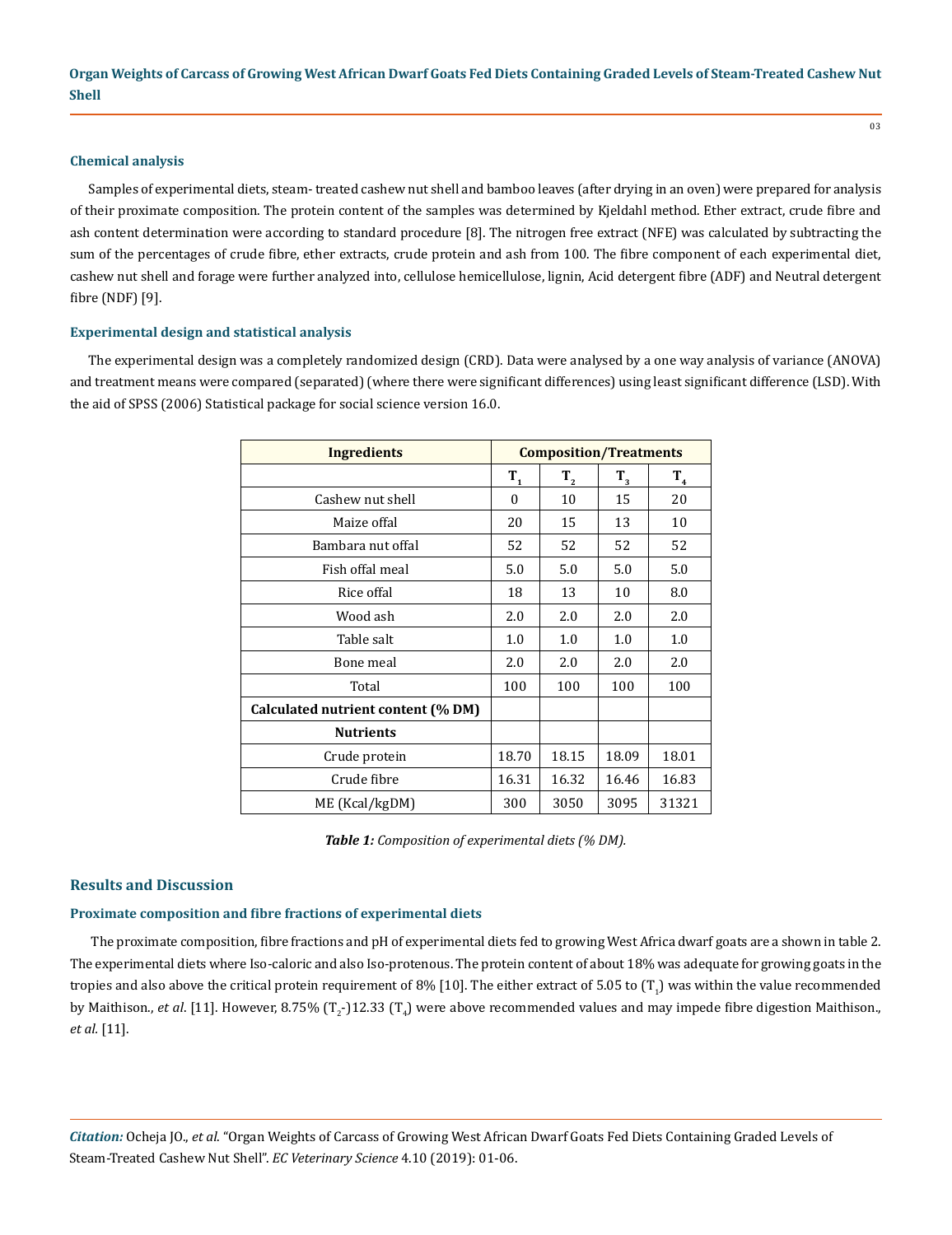| <b>Nutrients</b>        | <b>Treatments</b> |         |         |         |  |
|-------------------------|-------------------|---------|---------|---------|--|
|                         | $T_{1}$           | $T_{2}$ | $T_{3}$ | $T_{4}$ |  |
| Crude protein           | 18.89             | 18.44   | 18.39   | 18.20   |  |
| Crude fibre             | 16.33             | 16.58   | 16.62   | 16.85   |  |
| Nitrogen free extracts  | 50.11             | 44.93   | 46.95   | 45.91   |  |
| Ether extracts          | 5.05              | 8.75    | 10.64   | 12.33   |  |
| Ash                     | 9.62              | 8.30    | 7.40    | 6.71    |  |
| Dry matter              | 93.35             | 94.99   | 95.57   | 91.75   |  |
| Acid Detergent fibre    | 16.54             | 17.82   | 17.82   | 17.08   |  |
| Neutral Detergent fibre | 30.51             | 30.29   | 29.36   | 29.67   |  |
| Cellulose               | 10.43             | 10.83   | 10.50   | 10.20   |  |
| Hemicellulose           | 13.97             | 12.47   | 12.28   | 12.59   |  |
| Lignin                  | 6.11              | 6.79    | 6.58    | 6.88    |  |

*Table 2: Proximate composition and fibre fractions of experimental diets (% DM).* 

## **Feed intake of experimental animals**

The feed intake records are present in table 3, the forage intake ranged from  $165.07$ g (T<sub>1</sub>) to  $176.10$  (T<sub>3</sub>) and were not significantly (p > 0.05) different, values for daily supplement intake and total daily dry matter intake showed significant (p < 0.05) differences, the total daily feed intake of 216.75 (T<sub>1</sub>) to 256.61 (T<sub>4</sub>) where higher than 130.74g - 210.37g reported by [12]. Arigbede., *et al.* but lower than 235 - 388.82g per day for West African dwarf goats reported by Ifut., *et al* [13].

| <b>Treatments</b>           |                       |                       |                     |                 |            |
|-----------------------------|-----------------------|-----------------------|---------------------|-----------------|------------|
| <b>Parameter</b>            |                       |                       |                     |                 | <b>SEM</b> |
| Daily supplement intake (g) | $91.54$ <sup>a</sup>  | $85.650$ <sup>a</sup> | 67.37 <sub>b</sub>  | $44.65^{\circ}$ | 7.65       |
| Daily forage intake (g)     | 165.07                | 173.34                | 176.10              | 172.10          | 1.67       |
| Total dry matter intake (g) | $256.61$ <sup>a</sup> | 258.99a               | 243.47 <sup>b</sup> | 216.75c         | 2.96       |

*Table 3: Feed intake of experimental goats.*

## **Organ weights of experimental animals**

Organ Weights of Growing West African Dwarf Goats Fed Bamboo Leaf and Supplementary Diets Containing Graded Level of Steam-Treated Cashew Nut Shell are summarized in table 4.

|               | <b>Treatments</b> |              |             |                        |            |  |
|---------------|-------------------|--------------|-------------|------------------------|------------|--|
|               |                   | $T_{2}$      | $T_3$       | Т.                     | <b>SEM</b> |  |
| <b>Organs</b> | $(0\%$ CNS)       | $(10\%$ CNS) | $(15%$ CNS) | $(20\% \, \text{CNS})$ |            |  |
| Liver         | 1.66              | 1.76         | 1.57        | 1.67                   | 0.12       |  |
| Spleen        | 0.15              | 0.15         | 0.16        | 0.16                   | 0.06       |  |
| Heart         | 0.62              | 0.56         | 0.54        | 0.58                   | 0.03       |  |
| Lungs         | 1.39              | 1.40         | 1.34        | 1.31                   | 0.12       |  |
| Kidney        | 0.62              | 0.56         | 0.63        | 0.61                   | 0.04       |  |

*Table 4: Organ weights (% of slaughter weight) of growing west African dwarf goats fed bamboo leaf and supplementary diets containing graded level of steam-treated cashew nut shell. SEM: Standard Error of the Means.*

*Citation:* Ocheja JO., *et al*. "Organ Weights of Carcass of Growing West African Dwarf Goats Fed Diets Containing Graded Levels of Steam-Treated Cashew Nut Shell". *EC Veterinary Science* 4.10 (2019): 01-06.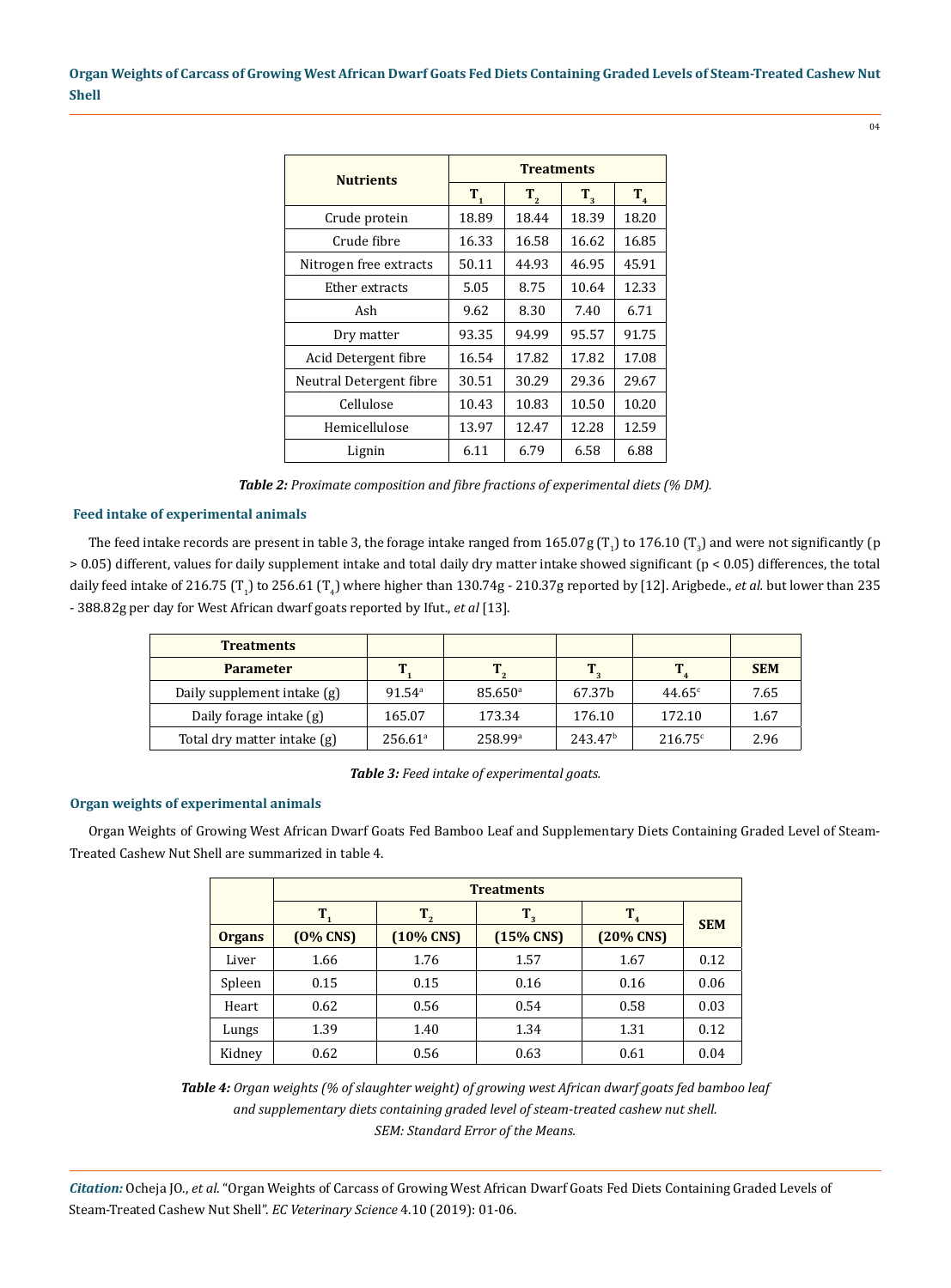The weight of the liver, lungs, spleen, kidneys and heart were not significantly  $(P > 0.05)$  different. The values did not follow any definite trend for all the organs.

The non significance of the values for all the organs considered indicates that the inclusion of cashew nut shell in the diets did not significantly influence the weights of all the organs considered. Internal organs such as the liver and heart would vary by enlargement if the diets contained poisonous substances. However, since there was no significant differences, it implies that the cashew nut shell was safe for the goats. The kidney on the other hand is an excretory organ. Similarities or non significance in the values of the heart indicates that the kidney was not over burdened by the inclusion of cashew nut shell in the diets, thus the excretory functions of the goats were not impaired [14]. This result ranks with that of Okpanachi., *et al* [15]. Who recorded no significant differences with yearling West African Dwarf goats fed graded levels of cashew pulp meal based diets [16]. However recorded significant differences in the weights of the organs when they fed cassava peel meal based diets supplemented with African yam bean concentrate. The observed discrepancies could be traceable to differences in the diets fed to the goats.

## **Conclusion**

Inclusion of cashew nuts shell in supplement diets for growing west African dwarf goats up to 20% had no significant (p < 0.05) effect on organ weights of the goats. Cashew nut shell at 20 percent level of inclusion was safe for the experimental goats

## **Recommendations**

Further studies should be carried out using higher levels of inclusion of cashew nut shell.

Further studies should also be carried out using other classes of ruminant such as sheep and cattle. The use of agro by-products in goat feeding should be increasingly encouraged, however safety assessments are very necessary.

## **Bibliography**

- 1. Bangani NM., *et al*[. "The production performance of lactating Jersey cows receiving varying levels of Lucerne hay and oat silage as](https://www.ajol.info/index.php/sajas/article/view/3886)  roughage source". *[South African Journal of Animal Science](https://www.ajol.info/index.php/sajas/article/view/3886)* 30 (2000): 122-129.
- 2. Abubakar M., *et al*. "Effects of varying levels of groundnut haulm and cowpea shell on the performance of Weaner Red Sokoto goats". *Nigeria Journal of Animal Production* 32 (2005): 274-279.
- 3. Adejinmi OO., *et al*. "Performance and nutrient digestibility of rabbits fed fermented and unfermented cocoa pod husk". *Nigeria Journal Animal Production* 34.1 (2007): 63-68.
- 4. Nkwocha GA., *et al*. "Evaluation of the Nutritional Potentials of selected multipurpose fodder Tress for use in Livestock diets". In: Adeniji A. A, Olatunji, E. A and Gana E. S (Editors), Value re-orientation in Animal Production: A key to National Food Security and Stable Economy. Proceeding of 36<sup>th</sup> Annual Conference Nigeria Society for Animal Production, University Abuja, Nigeria (2011): 568-571.
- 5. Malu-Kagu A., *et al*. "Assessing the nutritive value of some com mon tropical feeds for feeding ruminants in the tropics". *Nigerian Journal of Animal Science and Technology* 1.1 (2018): 31-37.
- 6. [Olarewaju Oluseyi Ifatimehin and Salihu Danlami Musa. "An analysis of the changing land use and its impact on the environment of](https://www.researchgate.net/publication/43077661_An_Analysis_of_the_Changing_Land_Use_and_Its_Impact_on_the_Environment_of_Anyigba_Town_Nigeria)  Anyigba town, Nigeria". *[Journal of Sustainable Development in Africa](https://www.researchgate.net/publication/43077661_An_Analysis_of_the_Changing_Land_Use_and_Its_Impact_on_the_Environment_of_Anyigba_Town_Nigeria)* 10.4 (2009): 22-29.

*Citation:* Ocheja JO., *et al*. "Organ Weights of Carcass of Growing West African Dwarf Goats Fed Diets Containing Graded Levels of Steam-Treated Cashew Nut Shell". *EC Veterinary Science* 4.10 (2019): 01-06.